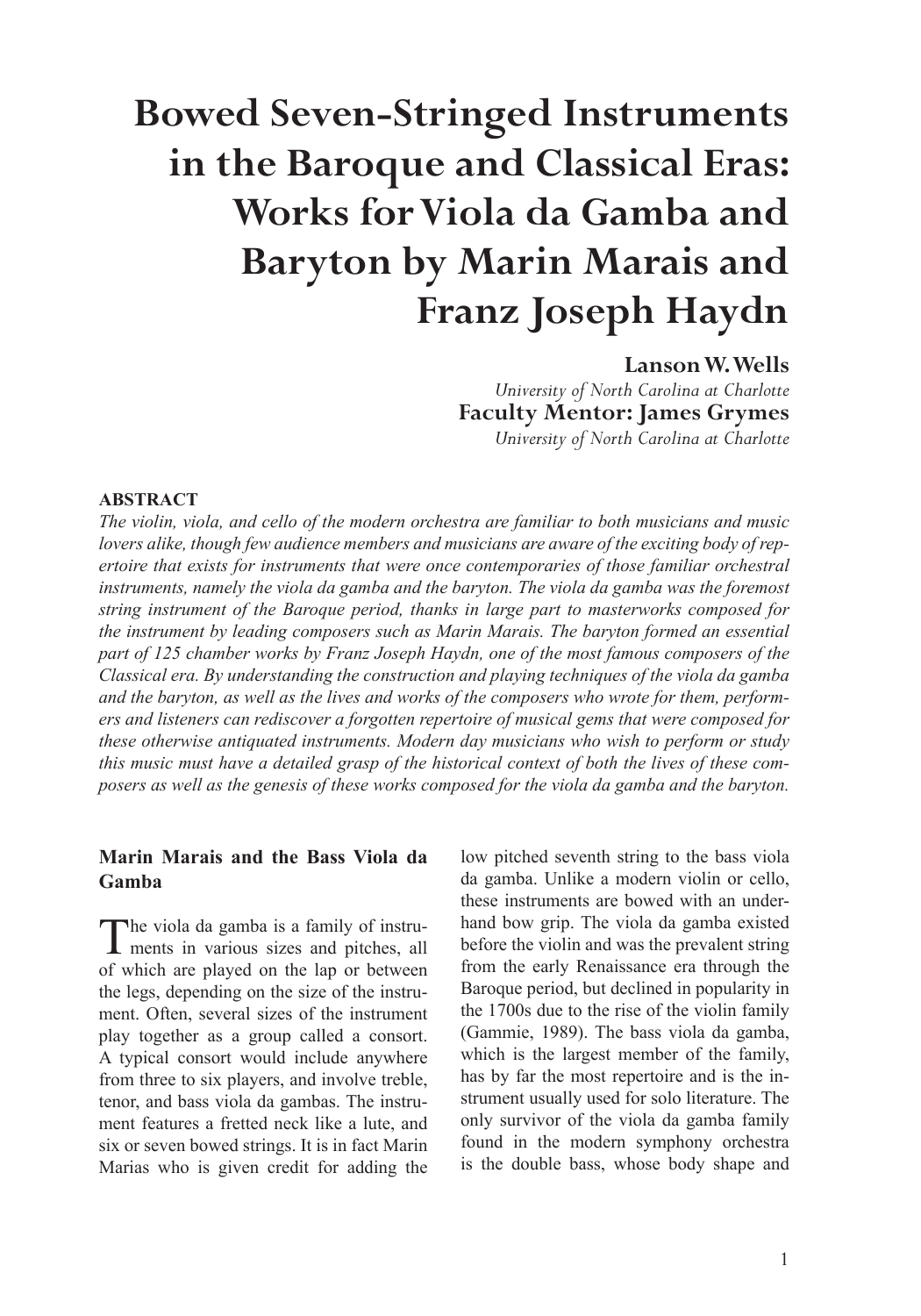tuning are more related to the viola da gamba da family than the violin family.

## **A Biography of Marin Marais**

Marin Marais was born in Paris, France on May 31, 1656. He was the son of Vincent Marais and Catherine Bellanger. His father was a profitable Parisian shoemaker and his mother died during Marais's infancy. In 1667, at age eleven, Marais entered the choir school of St. Germain-l'Auxerrois. Founded in the seventh century, St. Germain-l'Auxerrois is a Parisian church that had trained musicians for almost three hundred years by the time Marais enrolled as a student. His uncle Louis Marais, who was a vicar at the church, was mainly responsible for Marin's enrollment. Marais was a student at the choir school from 1667 until 1672 (Gorce, Milliot, 2001).

 During his time at St Germain-l'Auxerrois, Marais began his viola da gamba studies. Though Marais's chosen instrument was the bass viola da gamba, he would become a well-known virtuoso upon all sizes of the gamba family. Marais's first gamba teacher, François Chaperon, was the head of the choir school. Marais soon surpassed Chaperon, and was then tutored by the famous gambist Nicolas Hotman. Hotman was a Belgian composer and instrumentalist who had taught the most famous gambist of the day, Sainte-Colombe. After Marais left the choir school, it was arranged for him to study with Sainte-Colombe. Though a mysterious and reclusive figure, Sainte-Colombe was regarded as the greatest teacher of the viola da gamba in his day. Famously, Marais was dismissed after only six months of study with the master, as Sainte-Colombe believed Marais had surpassed him as a viol player (Slonimsky, Kuhn, McIntire 2001).

In 1675, at age nineteen, Marais was accepted into the Opera Orchestra of Paris. It was as a member of this ensemble that Marais met the composer and conductor of the Opera, Jean-Baptiste Lully, who was the most renowned composer and conductor in France. Lully was the music director of the

Royal Court of Louis XIV, making the composer the most important figure in French musical life. Soon, Marais would become a composition student of the great composer. This position with the Opera Orchestra began Marais's employment in the court of Louis XIV.

In 1679, Marais was appointed "viol player in ordinary to the King's Chamber Music," a position he held until the end of his life. By 1682, Marais had become famous throughout France, and beyond to the rest of Europe, as the greatest virtuoso of the viola da gamba. While at court, Marais's duties included performance, composition, teaching, and conducting the opera orchestra (Gorce, Milliot, 2001). It is documented that Marais conducted Lully's operas on several occasions, proving that he was highly respected in the musical climate.

Outside of his musical career, Marais married Catherine Damicourt in 1676. Their marriage produced nineteen children, several of whom became well-known viol players. Roland Marais and Vincent Marais are the most important of his progeny. Marais died in Paris, France on August 15, 1728 (Slonimsky, Kuhn, McIntire 2001).

# **Marais's Compositions and Notational System**

Marais was just as respected as a composer as he was as a performer. His most important published works are his five books of *Suites for viol and thoroughbass*. The books included solo pieces for a single viol, duets and trios for consorts of viols, and pieces for single viol with the composer's realized thoroughbass. Due to the expense and time of typesetting, these books were published many years apart. The entire collection appeared over a period of thirty-nine years, with individual books being published in 1686, 1701, 1711,1717, and 1725 (Teplow, 1986). These works are significant because they document the compositions of one of the greatest virtuosos of the viola da gamba, who happened to be taught composition by one of the greatest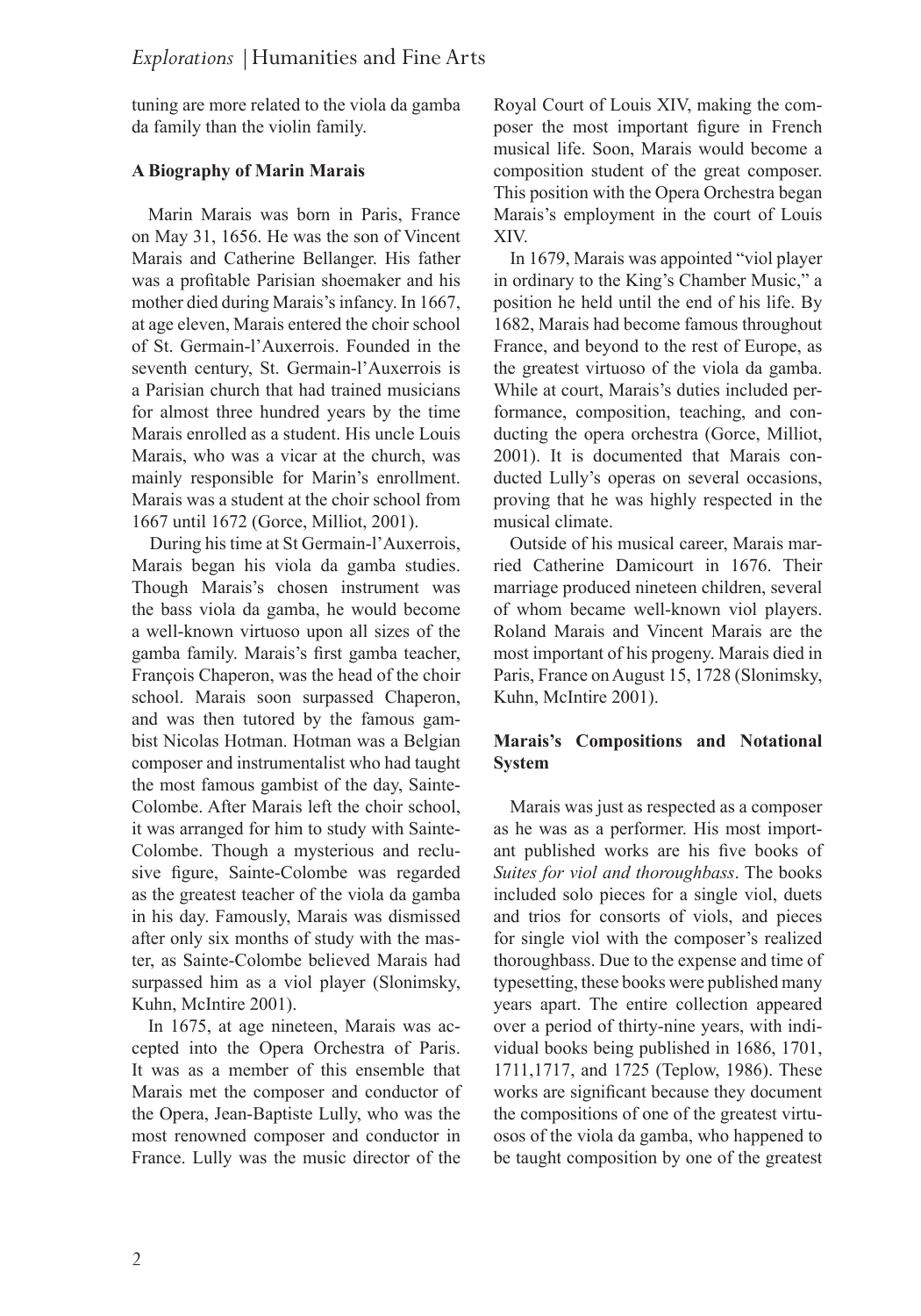composers of his time. These works are also salient because each book contains pieces aimed at gamba players of varying levels. In each book, Marais has written movements for beginners as well as movements for very advanced gambists. Of great importance is the fact that Marais marked his music meticulously. He invented notation for expression markings as well as notation for advanced fingerings and bowings (Kinney, 1966). Each book starts with a preface that explains this notation along with any new additions to his notation system. Marais's notational system shows the great care the composer took to clarify his ornamentation and provided the idiomatic and crucial fingerings he felt were necessary to perform his music.

It is important to note that Marais's special notation system was specially engraved for use by a typesetter. This customized engraving and typesetting would have been both expensive and time consuming. The fact that Marais would wait years for this engraving is telling of the importance he placed on the interpretation of his music. This information from the composer gives the modern player unparalleled insight on how to appropriately perform these pieces three hundred years after their composition.

Some other important compositions by Marais are his *Trios for flute, violin, and treble viol* (1692), the bass viol solo *La gamme*  (1723), his *Symphonies for violin, viol, and harpsichord* (1720-23), and his four operas: *Alcide* (1693), *Ariane and Bacchus* (1696), *Alcione* (1706), and *Semele* (1709).

#### **The Suite its Relation to the Compositions of Marais**

In its most general sense, the suite is an ordered set of instrumental dances intended to be performed in a single sitting. Throughout the evolution of the genre, the suite has been described by other musical terms. At best these terms help trace the evolution of the genre through function and nationality; at worst these terms serve to confuse the musicologist. These terms include sit, sett, lesson, ordre, sonata, and sinfonia (Fuller, 2001). The first three terms are helpful to understanding the genre. The title of sett denotes the genre as a set of pieces. The title of lesson shows the genre functioning for educational purposes. The title of ordre places emphasis on the sequence of pieces. The most confusing of these alternate terms is sonata, as the suite does not use the formal restrictions of sonata form. It is important to note the original French meaning of "suite", which is "to follow" or "in succession".

The term suite has been applied to compositions as diverse as pairs of dances from the fourteenth century, the viola da gamba works of Marais, the keyboard works of J.J. Froberger, the solo string compositions of J.S. Bach, up to current twenty-first century compositions. Since its inception, the suite has existed as both a musical genre as well as a convenient way for a composer to arrange existing pieces into groups for performance and publication.

The first use of the word suite is found in a German manuscript from 1557, to describe pairs of dances called branles. After the branle died out as a social dance, the term suite took the French meaning "the following piece". This meaning is applicable until the eighteenth century. The historical "school" of French lute playing is often given credit for developing the suite into multi-movement instrumental compositions. This likely took place in northern France during the first decades of the 1600s (Fuller, 2001). Since much of the instrumental music composed from 1600 to 1725 was either intended for or influenced by dance, suites became the dominant genre of multi-movement instrumental compositions. Suites were both practical for use at dances and provided an outlet for composers of secular music.

The works of German composer Johann Jakob Froberger are important to acknowledge when studying the evolution of the suite. Froberger is given credit for refining the genre through his keyboard suites. The bulk of Froberger's compositions were completed between 1630 and 1664 (Slonimsky, Kuhn,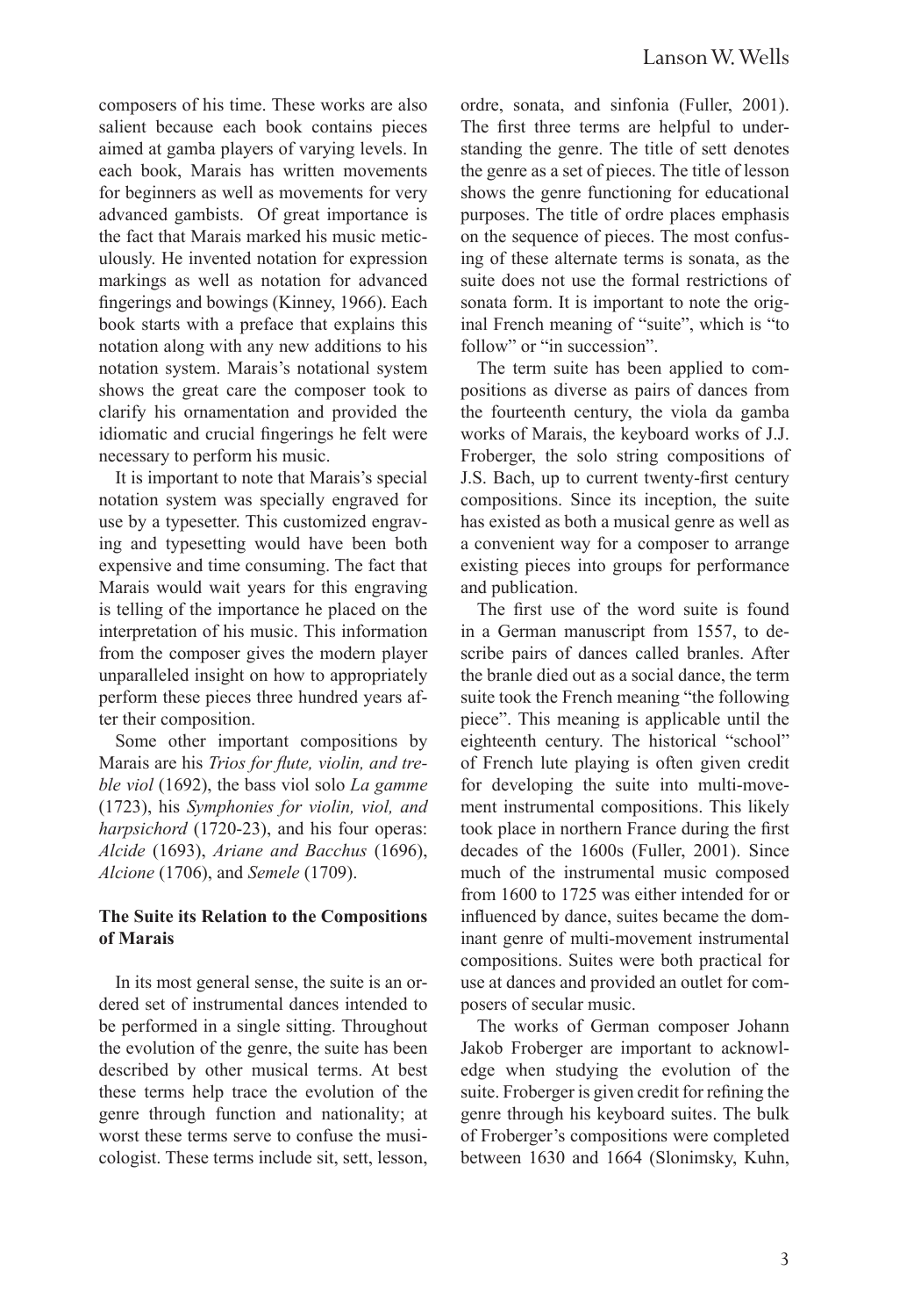McIntire, 2001). It was his development of a keyboard suite that included dances from around Europe that gave the movements of the instrumental suite their sequential order. It is from these suites for harpsichord that the baroque suite developed its order of allemande, courante, sarabande, and gigue. The allemande is a slow German dance in quadruple meter. The courante is a quick French dance in triple meter. The sarabande is a languid Spanish dance in triple meter. The gigue is a fast English dance in compound meter. Significantly, some of Froberger's suites add an improvisatory prelude before the suite proper, giving his harpsichord suites the full order for what would become the standard baroque suite (Fuller, 2001). With dances rooted in four different countries, the suite is very cosmopolitan in its construction. Prior to when J.S. Bach wrote his cello suites between 1717 and 1723, it had become standard to insert either two minuets or two bourées between the sarabande and gigue of an instrumental suite (Fuller, 2001).

# **Suite 4 from Marais's Book III of Compositions for Viola da Gamba**

Marais's *Suite 4* from *Book III* provides an excellent case study on how a composer can augment a standard genre. This suite has nineteen movements, atypical of the standardized plan. Within the first seven movements, we find all the typical dance movements. The suite opens with a prélude, followed by a fantaisie, allemande, courante, sarabande, menuet, and a gigue. From there, Marais has added other dance movements such as gavottes, menuets, and rondos. He also adds purely instrumental genres such as a double, a chaconne, and a brillante (Kinney, 1976). Though this suite includes many dances, the composer still includes all the customary dance styles in nearly sequential order. It is important to note that most of the pieces are, like most dance music of this time period, short in length and in either binary (two part) or rondo (three part) form. Rarely are the pieces over thirty measures long.

Marais composed most of the pieces in *Book III* of suites for viol and thoroughbass between 1700 and 1709. He started composing and compiling music for this book while waiting for the 1701 publication of *Book II.*  In the preface to *Book III*, Marais apologizes to the reader for the engraver and typesetter taking nearly two years to bring the work to fruition (Kinney, 1966).

The music found within Marais's *Suite 4*  from *Book III* of suites provides an excellent example of Marais's compositional style. Of greatest importance, is the fact Marais composed nineteen dance movements for this suite, making it the longest viola da gamba suite in the composer's oeuvre. By the 1711 publication of *Book III*, the movements of a suite were generally standardized. Unusually, Marais offers his most expanded suite form with these nineteen movements: Prélude, Fantaisie, Allemande, Courante, Sarabande, La Folette, Gigue, 2nd Gigue, Bourée Paysanne, Gavotte, Petit Rondeau, Menuet la Chanterelle, Menuet la Trompette, Double, Rondeau, Plainte, Chaconne, Brillante, and Charivary.

Though Marais chose an unusual number of movements for this suite, the musical forms he used in the individual dances are representative of the baroque period. In these nineteen movements only binary, rondo, and through-composed forms are used. The Prélude, Fantaisie, Plainte, Chaconne, and Charivary are improvisatory in nature, do not have repeated sections, and represent the through-composed component of this suite. The Petit Rondeau, Rondeau, and Brillante are all in rondo form. The eleven other movements are in binary form. Typical of the baroque era, these binary movements modulate (change key) to the dominant at the end of the first section, begin the second section in the dominant key, and then modulate back to the original tonic key by the end of the movement. In these binary movements, Marais often elaborates the returning thematic material in the second endings of his B sections. This elaboration creates expansive endings that serve to reinforce the tonic key.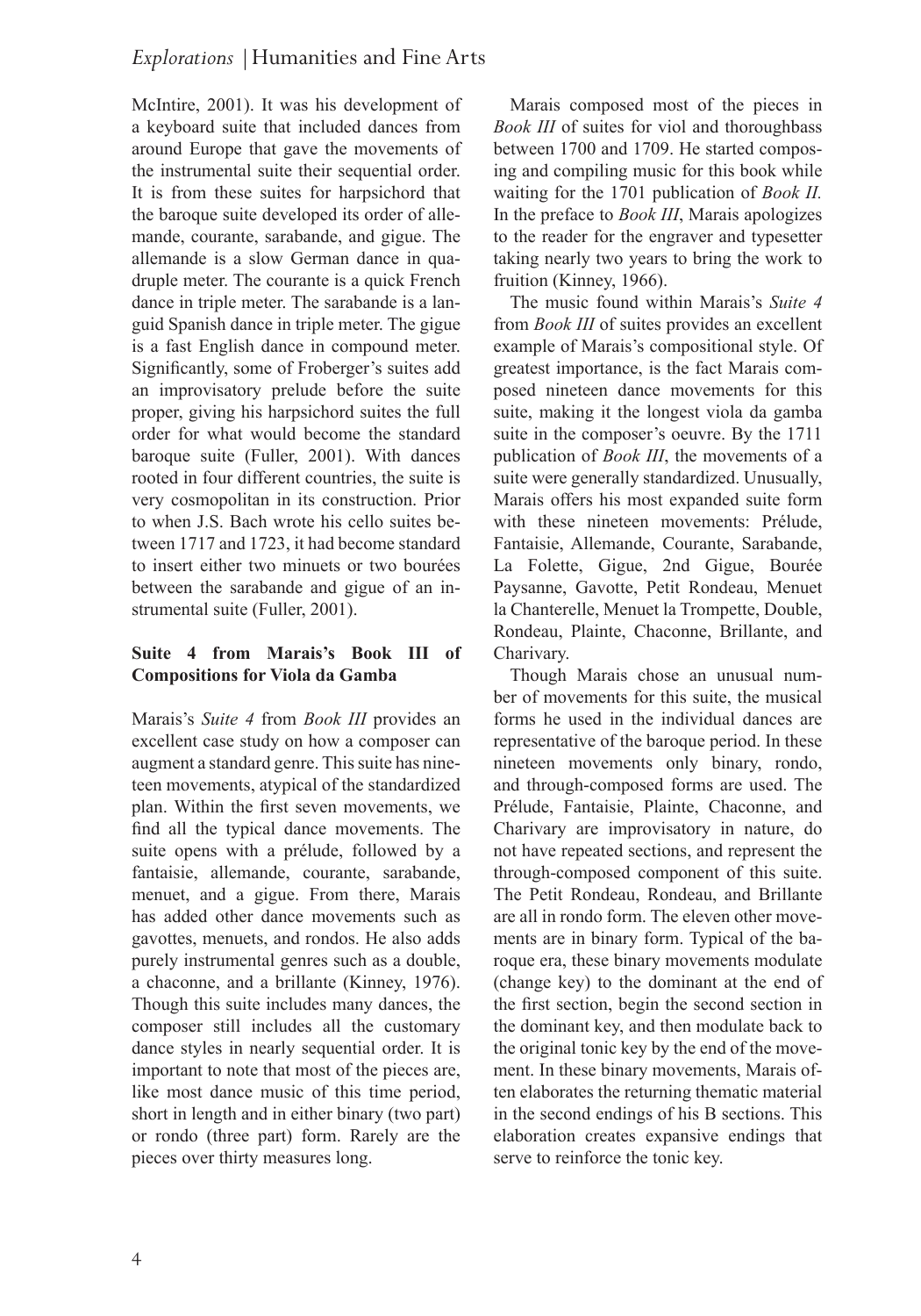The suite also demonstrates Marais's colorful use of harmony. One of the most striking features of his harmonic language is his use of chains of suspensions that create major seventh chord sonorities. These suspension chains create an exciting and volatile tonality. Marais uses this compositional technique in the Prélude, Courante, Sarabande, and Petite Rondeau of this suite. Another remarkable feature of Marais' style is his mixing of major and minor dominant harmonies. The Sarabande and Plainte from this suite are excellent examples of the composer's use of modal mixture (mixing both major and minor tonalities). Uncharacteristic for baroque composers, Marais often writes dominant to sub-dominant retrogressions. Examples of this type of retrogression are found in the Prélude, Allemande, Petit Rondeau, and Brillante movements. Marais also makes frequent use of the dissonant leading tone diminished chord. In fact, this chord can be found within every movement of this work. The use of the leading tone diminished chord leads to an overall slightly dissonant flavor to the suite.

An exact premiere performance date for the *Suite 4* from *Book III* is not known, but it is known that these pieces were composed and performed at the French court of Louis XIV between 1700 and 1709 (Kinney, 1976). This information can be derived from Marais's own preface to *Book III*. Of more importance is the public's reaction to the publication of these suites. In his dedication of *Book III*, which is dedicated directly to the public, Marais expressed his humble thanks to the public for their purchase of several printings of his first two books. He also thanks his public for demanding a new set of compositions. The dedication ends with Marais's apologies that nearly ten years had passed since his last publication. It is important to note that Marais's works were some of the most accessible tutors for the amateur gambist. Marais directly aimed portions of all five books at this audience of student and amateur viola da gamba players. It is through these five volumes of suites that the master gambist's fame spread across all of Europe. Amazingly, Marais did not make many concert tours outside of France, so the widespread appeal of his compositions cannot be underestimated in respect to the spread of the composer's fame (Gorce, Milliot, 2001).

Two suites also written in the baroque period by J.S. Bach (1685-1750) and G.P. Telemann (1681-1767) stand as excellent examples of variation within suite form. Bach's cello suite in D minor (BWV 1008) and Telemann's viola da gamba suite in D major both adhere to the typical suite form, having the common sequence of movements found in a suite of prelude, allemande, courante, sarabande, minuets, and a gigue. Similar to Marais's work, with the exception of the préludes, all of the movements in both works are in binary form. Unlike Marais's suite, there are no movements set in rondo form. Much like Marais's works, most movements include a modulation to the dominant key before the second section and a modulation back to tonic key at the end of the second sections. These works are different from Marais's suite in striking ways. Bach's melodic material is much more developed through each movement, and Bach makes greater use of harmonic sequences. The harmonic language is less dissonant in the Telemann work. Neither work makes heavy use of the dissonant leading tone diminished chord or modal mixture in the way Marais's work does.

#### **The Legacy of Marin Marais**

The life and compositions of Marin Marais provide major insight into the music of the French baroque. Because of his fifty years of employment at the Royal French court, the life and works of Marais are well documented. His connection to Jean-Baptiste Lully through both Marais's own compositions as well as Marais conducting Lully's operas is historically significant. His works provide important historical insight into the musical climate of the Royal French court. As well, Marais's editions of his own compositions provide modern gambists with accurate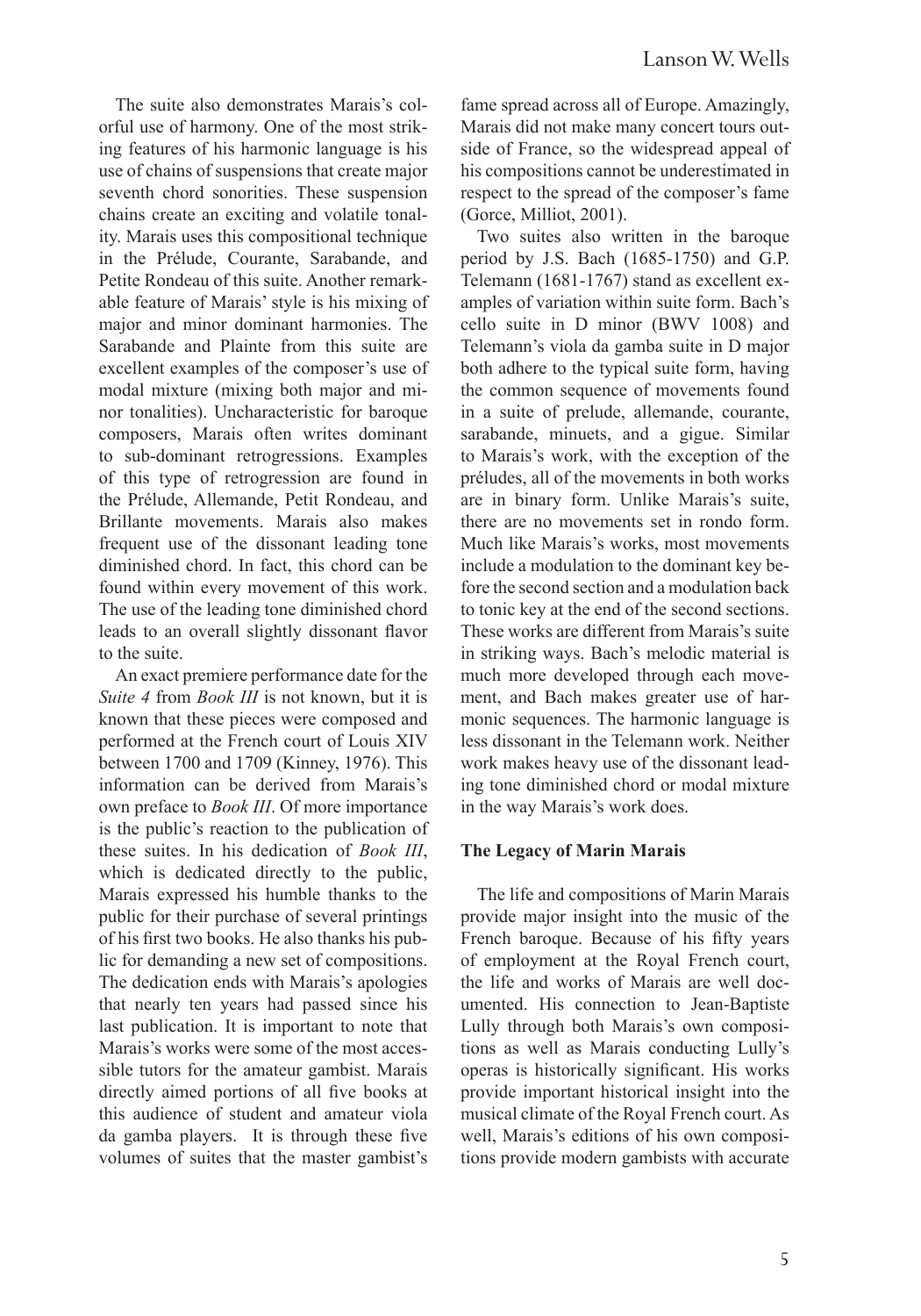information on how to perform the composer's works. For many musical instruments, there is a single composer or performer who elevates the artistry of that instrument to previously unknown heights. For the viola da gamba, the performer and composer is found in in the same person, Marin Marais. It can be stated emphatically that Marais changed the history and evolution of viola da gamba performance. Above the compositions of his viola da gamba playing contemporaries, Marais's works and specific notational system provide the most in-depth information on the historical gamba performance. A theoretical analysis of *Suite 4* from *Book III*, and its comparison with works by Bach and Telemann shows how Marais's work adheres to and deviates from the standard conventions of the baroque suite. His works for viola da gamba form a major part of the instrument's repertoire, and any musician or concert audience will find a wealth of compositions to be enjoyed by generations of gambists and music lovers to come.

# **Franz Joseph Haydn and the Baryton**

For nearly thirty years, Franz Joseph Haydn was composer and Kapellmeister to the Esterházy court. Haydn's court position required frequent new compositions in many genres, including symphonies, chamber music, sacred music, operas, oratorios, and instrumental solos. Haydn's duties also included daily performances, conducting, rehearsing and managing the court chamber and opera orchestras, and playing chamber music with his employer.

It was for his royal patron Prince Nikolaus Esterházy that Haydn composed 125 baryton trios. Nikolaus played the baryton, which is one of the most unusual bowed and fretted string instruments found in the classical literature. The baryton is a variant of the viola da gamba and is similar in size and tuning to the bass viola da gamba. Much like the viola da gamba, the baryton includes seven bowed gut strings and a fretted fingerboard. The baryton has ten additional wire strings

that resonate sympathetically with the bowed strings. These wire strings are tuned to a D major scale with an added low A on the bottom and an additional high E at the top of the scale. The sympathetic strings can be plucked behind the neck of the instrument by the player's left thumb, thus adding either a bass line or a harp-like melody. The addition of these sympathetic strings give the baryton the possibility of accompanying itself, or playing more than one musical line at once (Sadie, Pamplin, 2001).

Haydn's baryton trios are scored for baryton, viola, and cello, and it is likely Haydn himself played the viola part in the first performances of these works. It is my belief that a modern culture of baryton playing exists only because of Haydn's works for baryton. The refined classical beauty of these pieces as well as the sonorous texture created by the instrumentation has directly fueled the modern interest in baryton performance. If Haydn had not written such a wealth of high quality of music for the baryton, I believe the instrument would be completely forgotten by musicians and musicologists.

## **A Biography of Franz Joseph Haydn**

Franz Joseph Haydn was born in the town of Rohrau, Austria on March 31, 1732. Haydn was born into a working class family; his father Mathias Haydn was a successful wheelwright and village magistrate. Prior to her marriage, his mother Anna Maria Köller had worked as a cook in the court of Count Karl Anton Harrach. Though neither of Haydn's parents were professional musicians, music was an important part of the household. Haydn's father played the harp and accompanied folk tunes sung by Haydn's mother. Music had such a strong effect in the Haydn home that all three surviving male children became professional musicians (Webster, Feder, 2001).

Joseph Haydn's musical talent was noticeable at an early age. At age six he was sent to live with his cousin, Johann Franck, for further training. The village of Rohrau offered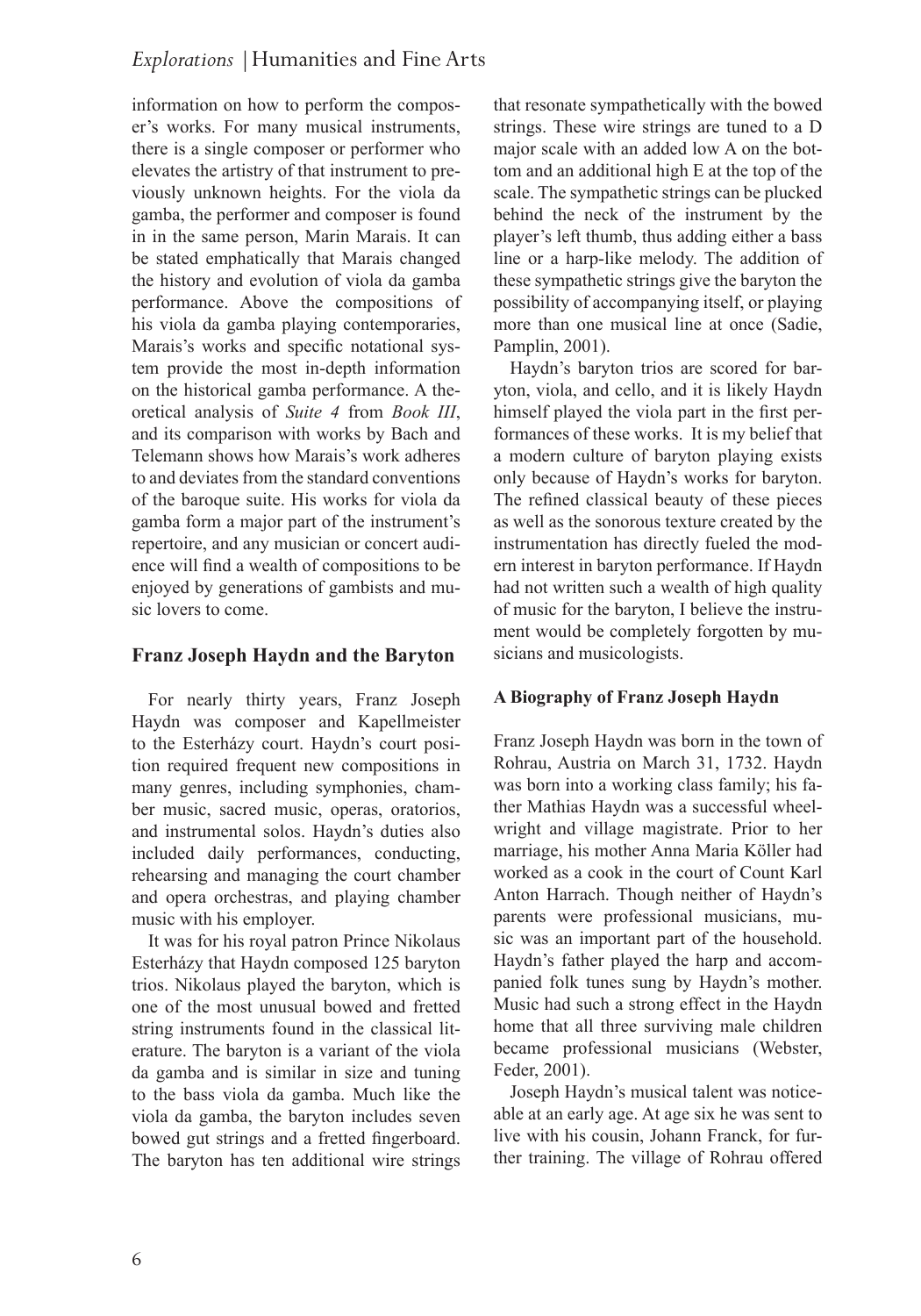little chance for musical training and living with his cousin, who was choirmaster and schoolmaster of the city of Hainburg, offered Haydn a chance for formal education. Though he lived in poverty and was often hungry, Haydn excelled in his studies in voice, harpsichord, and violin while living in the Franck household (Slonimsky, Kuhn, McIntire, 2001). During his two years in Hainburg, Haydn attracted public attention through his beautiful singing. In 1739, Haydn's fine soprano voice gained him an audition with Georg Von Reutter, who was the music director of St. Stephen's Cathedral in Vienna. Haydn would spend the next nine years, from 1740 to 1749, as a chorister at St. Stephen's Cathedral. Haydn was able to continue his musical studies while at St. Stephens, though little or no music theory was offered as part of Haydn's education. Mirroring his time in Hainburg, Haydn often complained of hunger during his years at St. Stephens.

In 1749, at age seventeen, Haydn's voice changed and he was no longer able to sing soprano parts. As a result he was dismissed as a chorister and forced to make his living as a freelance musician. During this time period Haydn worked as a music teacher and voice instructor, performed in local pit orchestras, and most importantly worked as an assistant and accompanist to then-famous opera composer Nicola Porpora. It was from Porpora that Haydn received his first formal composition lessons (Slonimsky, Kuhn, McIntire, 2001). As well as lessons with Porpora, Haydn took it upon himself to study the counterpoint exercises of Joseph Fux and the works of Carl Philipp Emanuel Bach. Haydn's first public success, and an increased reputation, came with the 1753 comic opera *The Limping Devil*.

Upon the recommendation of Porpora, Haydn received his first patronage, as Kapellmeister to Count Morzin. During his tenure from 1757 to 1760, Haydn's duties included composition of chamber and symphonic works as well as leading the small court chamber orchestra. It is from this period that the composer's first string quartets and symphonies date.

In 1761 Haydn was appointed Kapellmeister to the house of Esterházy. Haydn would stay in this position as music director to the mostwealthy court in Austria for nearly three decades. During his service to both Prince Paul Anton (until 1762) and Price Nikolaus I (1762-1790), Haydn composed the vast majority of his mature musical works. While at court Haydn adhered to an immense workload that included the constant composition of new works for keyboard, chamber groups, as well as symphonies. Haydn's duties also included daily performances, conducting, rehearsing and managing the court chamber and opera orchestras, and playing chamber music with his employer (Webster, Feder, 2001).

From 1761 to 1779, all the compositions Haydn produced belonged strictly to the court of Esterházy. In 1779 a new contract allowed Haydn to take outside commissions and to sell to multiple publishers. The entrepreneurial Haydn used his new freedom to greatly increase both his wealth and fame. This change in Haydn's contract prompted the composer to concentrate upon symphonic and chamber composition rather than operas. The death of Prince Nikolaus I in 1790 allowed Haydn his first opportunity for travel. No longer needed for daily Kapellmeister duties, Haydn accepted on offer from concert manager Peter Solomon to perform in England. Haydn made two successful long trips to England, the first from 1791 to 1792 and the second from 1794 to 1795. Many of the late symphonies were composed for or during Haydn's time in England.

In 1795 Haydn returned to Austria and reclaimed his position as Kapellmeister to the Esterházy court, though he worked only parttime and with reduced duties. During this last compositional period Haydn concentrated on sacred oratorios. By 1802 declining health prevented Haydn from composing, and the great composer spent most of his time at his estate. Franz Joseph Haydn died at age seventy seven on May 31, 1809.

**Haydn's Chamber Music Compositions**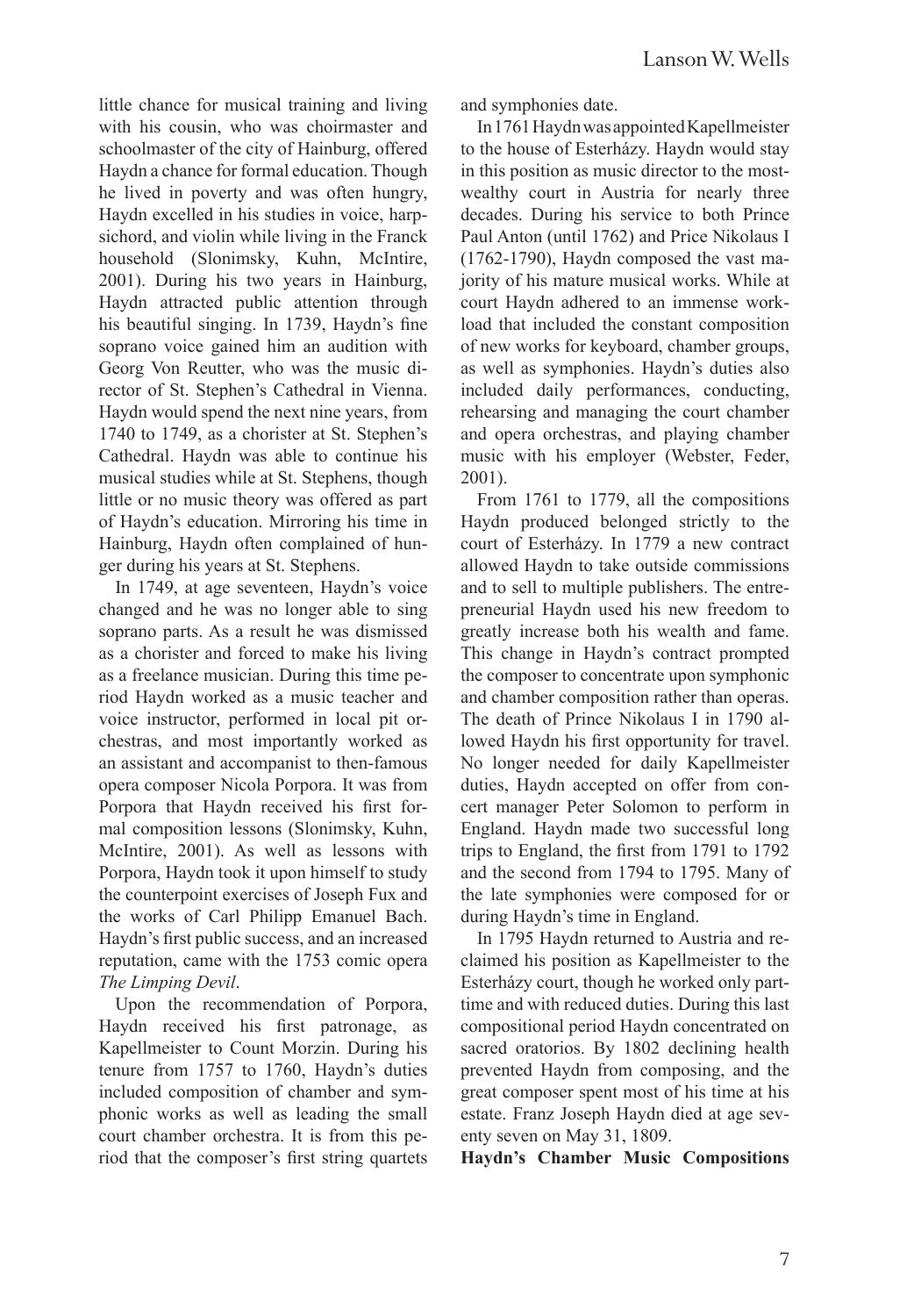## **for Baryton**

All 125 of Haydn's baryton trios were composed early in his tenure as Kapellmeister to the Esterházy family, likely between 1765 and 1778. The trios were collected and bound in six volumes for the Prince, dated 1766, 1767, 1768, 1771, and 1778. There is some evidence that the final set of trio's were written in 1775 and not bound until 1778. The entire set of trios falls within the *Sturm und Drang* period of Haydn's compositional style (Clark, 2005).

Haydn's Baryton Trio in D Major, Hob. XI: 113, offers an excellent example of the clarity of his melodic writing as well as insight to his use of form, structure, and the classical style. Like many of the baryton trios, Hob. XI: 113 is a three movement work that starts with a slow movement (Adagio), followed by a fast movement (Allegro di molto), and ends with a fast dance movement (Menuet-Allegretto). The slow movements, in this case an Adagio written in binary (two part) form, feature Haydn's beautiful cantabile melodic writing. These singing melodies are almost always played only by the baryton. The first nine measures of the movement, which is the presentation of the first theme, is an excellent example of Haydn's cantabile style. In the slow movements of the baryton trios the viola and cello are usually given accompanimental figures, thus making the movement similar to an accompanied operatic aria. In this particular movement Haydn makes notable use of the plucked strings of the baryton through punctuating the opening of phrases with plucked notes as seen in the first two phrases. A harplike melody is found in the last five measures of the movement.

The Baryton Trio in D Major Hob. XI: 113 falls into the genre of chamber music and more specifically the trio. References to the term chamber music are first found in the mid-16th century. The term widely denotes a small ensemble of instruments or singers with parts played or sung one person on a part. Chamber music in the classical era was intimate music performance for either personal enjoyment, or for performance in a small hall for a limited audience (Bashford, 2001). The term trio denotes a composition for three instruments. It is an outgrowth of an older form of chamber music, the trio sonata of the Baroque period (Schwandt, 2001).

Two comparable chamber music trios can be found in the oeuvres of Luigi Tomasini and W.A. Mozart. The works of these two composers provide an apt comparison because both composers were exact contemporaries as well as personal friends of Haydn.

W.A. Mozart (1756-1791) and Haydn first met around 1784, though both composers were likely to have already been familiar with the other composer's work and reputation. As seen through their personal letters, it is evident that both greatly respected each other. Haydn championed the ability and compositions of Mozart, and Mozart dedicated the six string quartets in Opus. 33 to Haydn. It is also likely that Mozart and Haydn occasionally played string quartets together, Haydn playing the first violin part and Mozart playing the viola part (Slonimsky, Kuhn, McIntire, 2001). Mozart only wrote one string trio, Divertimento in Eb Major, K. 563, scored for violin, viola, and cello. This work, though similar in style to Hob. XI: 113, highlights several major differences in its composition. This four-movement work features highly active and independent parts for each of the three instruments. In Haydn's work, the melodic material is centered in the baryton, while the viola and cello fill harmonic and textural roles. Mozart's work includes much greater development of melodic ideas and less repetition than Hob. XI: 113. This is partly due to the fact that Prince Esterházy was an amateur musician, and in part due to Haydn's clear use of melody and form. K. 563 includes more dramatic modulations to distant keys than Hob. XI: 113. This is likely due to the tuning and nature of the baryton. D major and the related keys of G major, A major, C Major, and E major, as well as their parallel minor keys are the most accessible on the baryton (Fruchtman, 1962). It is noted that Prince Esterházy's ability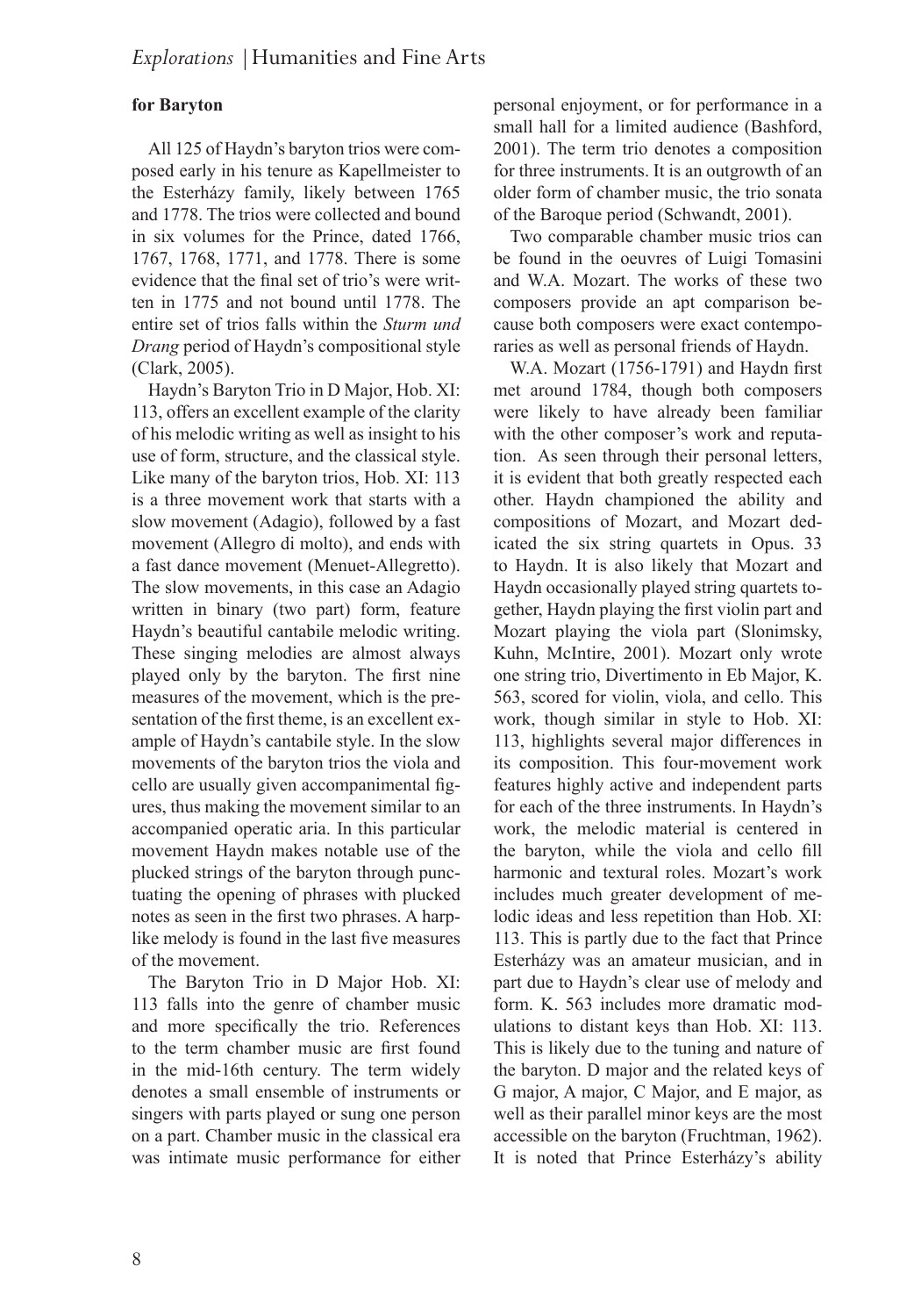upon the instrument dictated the form and difficulty of the music Haydn wrote for his patron.

Luigi Tomasini (1741-1808) was Haydn's friend and coworker at the court of Esterházy. From 1756 to 1790 Tomasini was a first violinist in the Esterházy court orchestra. Several of Haydn's violin concerti were dedicated to Tomasini, and it is very likely Tomasini gave the first performances of many of Haydn's chamber works. A composer himself, Tomasini wrote thirty string quartets, several violin concerti and sonatas, and most importantly twenty-four baryton trios (Slonimsky, Kuhn, McIntire, 2001). These trios are written in the same instrumentation as Haydn's trios, though several substitute the viola part with a violin part. Tomasini's composition, baryton trio in C Major K. 19, shares many characteristics with Hob. XI: 113. Like Haydn's work this piece is written in three movements: Allegro spiritoso, Menuetto and Trio, and Rondo. Also similar to Haydn's work the first movement is in binary form and the baryton presents the melodic material throughout the work. A final similarity is seen in the accompanimental roles of the viola and cello. The similar structure and composition of K. 19 and Hob. XI: 113 gives credence that these works were composed specifically to suit Prince Esterházy's tastes and abilities.

## **The Long Lasting Impact of Haydn's Baryton Compositions**

The beautiful singing melodies and clear classical form found in Franz Joseph Haydn's baryton trios, coupled with the pragmatic instrument specific writing has directly affected the present renaissance of baryton performance. Since the modern publication of Haydn's baryton works, which began in the early 1960s, the early music community has embraced these insightful and dynamic works. I believe that any musician or concert goer who wishes to explore these exciting works by Haydn must have an understanding of Haydn's employment at the Esterházy court, as well as an understanding

of the idiomatic instrument specific writing in Haydn's baryton works. It is because of the strength, quality, and number of Haydn's baryton compositions that modern day recordings and performances upon the baryton exist. Without these masterworks, the baryton would have become an antiquated topic for music history instead of an instrument with a growing modern tradition.

# **Modern Viola da Gamba and Baryton Performance and Resources**

The compositions for viola da gamba by Marin Marias and the works for baryton by Joseph Haydn are some of the most important compositions ever written for their respective instruments. It is both the quality and number of these masterworks that has allowed these two instruments to survive through history, and to enjoy a renaissance of interest in modern times. Since the 1960s, the ever-growing early music community has embraced these dynamic and exciting musical works. There are many fine viola da gambists teaching and performing throughout the world, and there are several performers who have specialized in championing the baryton works of Haydn. Due to this, interest in both the viola da gamba and the baryton can only be expected to grow. Recordings by gambists such as Jordi Savall, Hille Perl, and John Hsu are recommended listening and starting points for learning. The Austria based ensemble, The Esterházy Ensemble, founded by barytonist Michael Brussing has made the only complete recording of all of Haydn's baryton works. John Hsu has also recorded several albums of Haydn's baryton works.

Many of these compositions are accessible to the early music community through facsimiles of original manuscripts. There are also many of these works which have be transcribed in modern editions, for performances by contemporary musicians equipped with modern instruments. Often, Marais's works are played by the cello or the viola, modern day instruments which are the closest to the viola da gamba. The baryton works of Haydn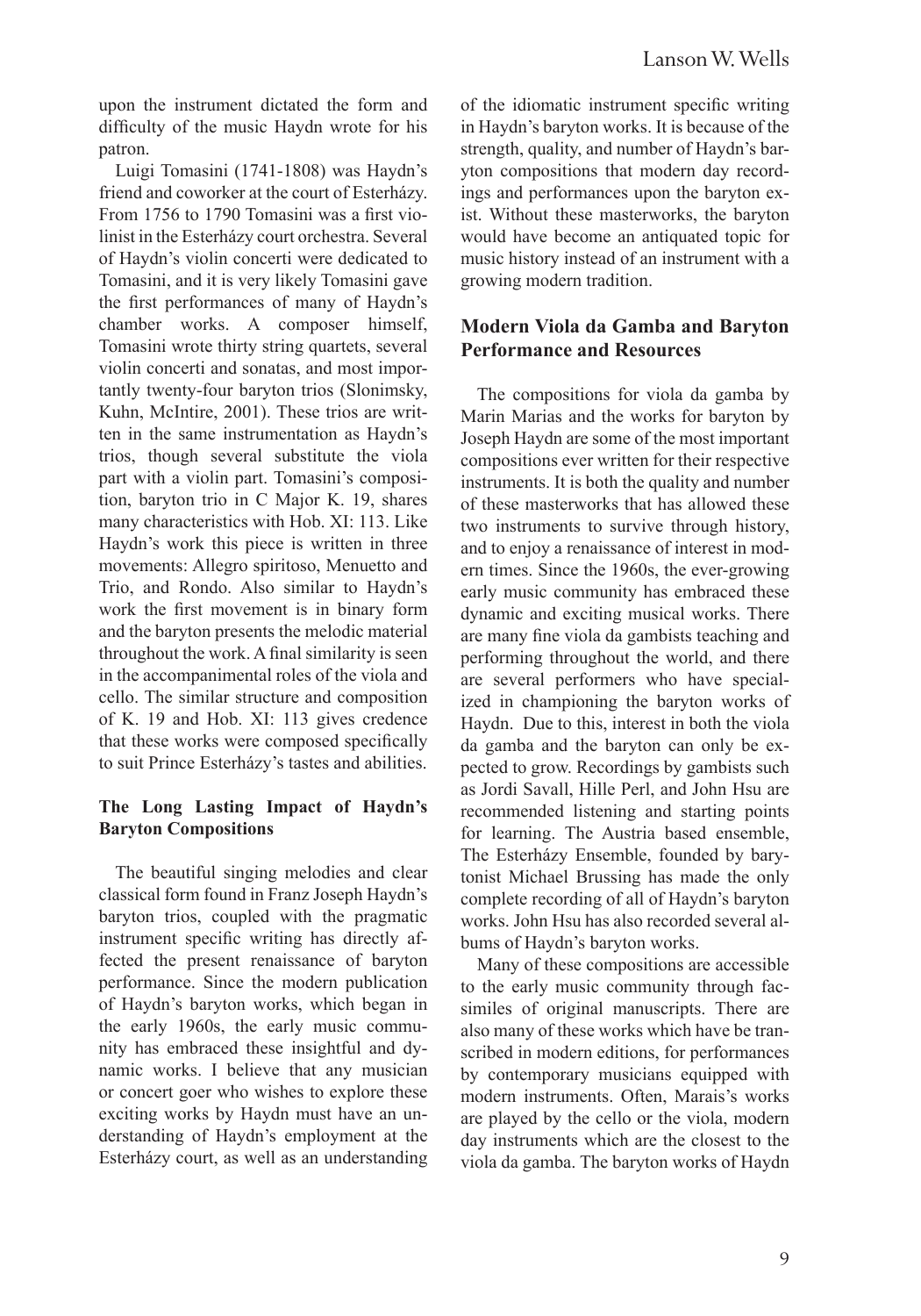have been transcribed for viola, cello, trombone, and guitar ensemble.

There are several excellent resources for those who wish to learn more about the viola da gamba or the baryton. For the viola da gamba, The Viola da Gamba Society of America is on the forefront of scholarship and performance upon the viola da gamba, and provides access the largest community of interested gambists in the world. To further performance upon the instrument, The VGSA runs the largest gamba rental programs in the world. The Viola da Gamba Society of America offers a quarterly journal, yearly gamba rentals, a week-long yearly summer festival, masterclasses, teacher and student

resources, as well as classified ads for instrument sales. For the baryton, The London based International Baryton Society serves as the most important center of baryton scholarship and performance. The IBS, run by barytonist Jordan Brooker has produced an index of all contemporary baryton works, and hopes to publish a complete index of all recorded and published baryton compositions. The International Baryton Society has commissioned many new works for baryton by British composers. Its small but growing membership provides the most extensive baryton resources in the world.

#### **Reference List**

- Bashford, C. (2001). Chamber Music. In Sadie, S. (Ed.). The New Grove dictionary of music and musicians (2nd ed., Vol. 5, pp. 434-448). London: Macmillan.
- Clark, C. (2005). The Cambridge Companion to Haydn. Cambridge, UK: Cambridge University Press.
- Fruchtman, E. (1962). The Baryton: Its History and Its Music Re-examined. Acta Musicologica, 34, 2-17
- Fuller, D. (2001). Suite. In Sadie, S. (Ed.). The New Grove dictionary of music and musicians (2nd ed, Vol.16, pp. 665-684). London: Macmillan.
- Gammie, I. (1989). Marin Marais translated: an English translation of the playing instructions in Pieces de viole by Marin Marais. Centennial, CO: Golden Phoenix.
- Gerlach, S. (1981). The Reconstructed Original Version of Haydn's Baryton Trio Hob. XI:2. In Larsen, J., Serwer, H., Webster, J., (Ed.). Haydn Studies: proceedings of the International Haydn Conference, Washington, D.C., 1975 (1st ed., pp 84-87). New York: W.W. Norton & Company, Inc.
- Gorce, J., Milliot, S. (2001). Marais, Marin. In Sadie, S. (Ed.). The New Grove dictionary of music and musicians (2nd ed., Vol. 15, pp. 795-797). London: Macmillan.
- Gotwals, V. (1968). Haydn two contemporary portraits. Madison, WI: The University of Wisconsin Press.
- Irving, J., Mangsen, S., Rink, J. (2001). Sonata. In Sadie, S. (Ed.). The New Grove dictionary of music and musicians (2nd ed., Vol. 23, pp. 671-683). London: Macmillan.
- Kinney, G. (1966). Marin Marais as Editor of His Own Compositions. Journal of the Viola da Gamba Society of America, 3, 5-16
- Kinney, G. (1968). Problems of Melodic Ornamentation in French Viol Music. Journal of the Viola da Gamba Society of America, 5, 34-50
- Kinney, G. (1976). Preface. In G. J. Kinney (Ed.), Marin Marais: Six Suites for Viol and Thoroughbass (pp. vii-xxi). Madison, WI: A-R Editions.
- Landon, J., Jones, D. (1988). Haydn His Life and Music. Bloomington, IN: Indiana University Press.
- Pelley, J. (1986). A Transcription for Cello and Piano of Six Trios by Joseph Haydn, With a